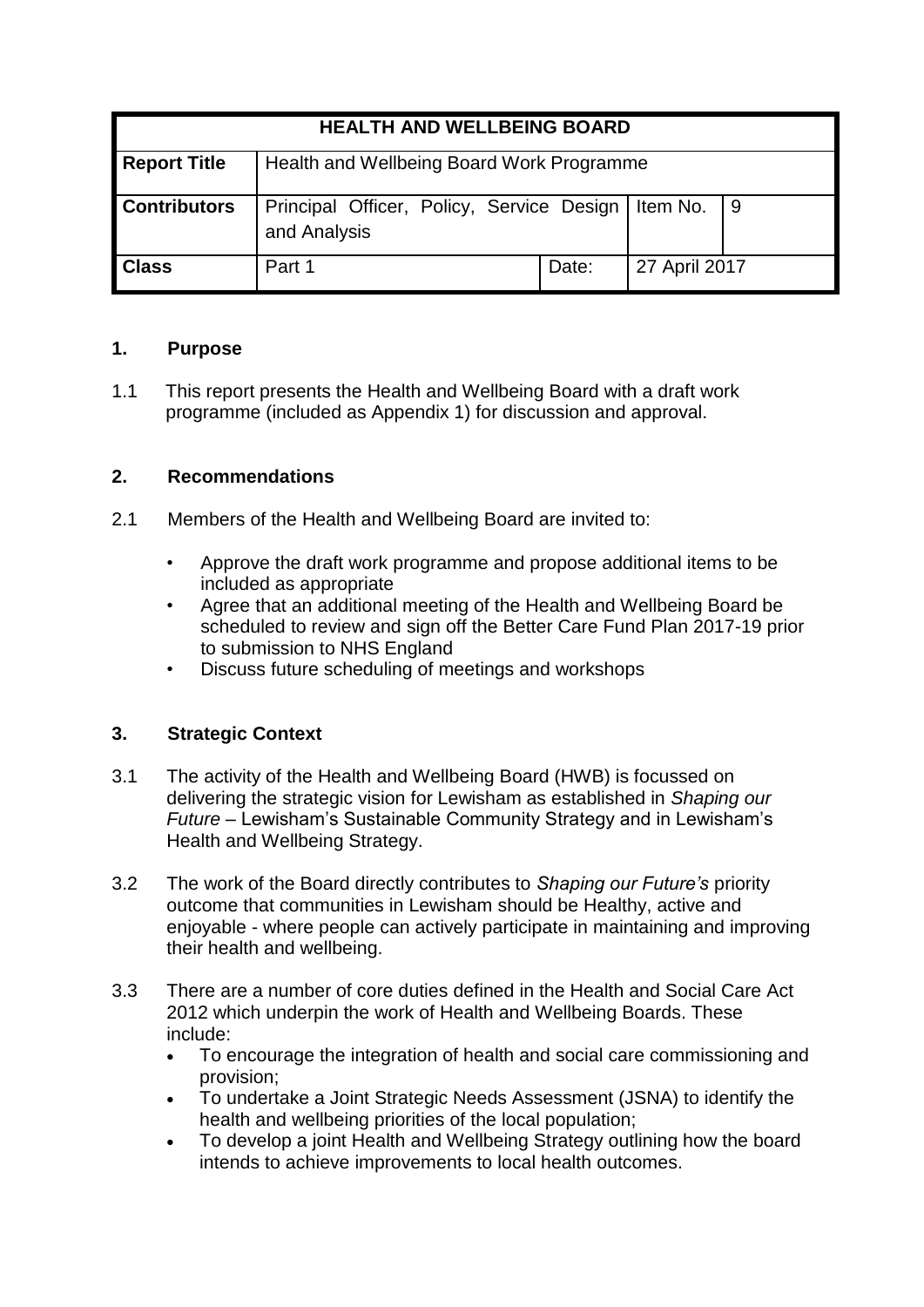## **4. Background**

- 4.1 The work programme is a key document for the Health and Wellbeing Board. It allows the Board to schedule activity, reports and presentations across the year. It also provides members of the public and wider stakeholders with a clear picture of the Board's planned activity.
- 4.2 The HWB has previously agreed that the work programme would include regular progress updates on the Health and Wellbeing Strategy and a progress update in relation to the Adult Integrated Care Programme as a standing item.
- 4.3 The HWB is also required to consider the Joint Strategic Needs Assessment. It has been proposed that the Health and Wellbeing Strategy Implementation Group takes responsibility for reviewing and assessing recommendations from completed JSNA topics and proposing priorities to the Health and Wellbeing Board.
- 4.3 The HWB has agreed to consider and approve the work programme at every meeting. In adding items to the work programme, the Board has agreed to specify the information and analysis required in the report, so that report authors are clear as to what is required.
- 4.4 The Health and Wellbeing Board Agenda Planning Group may also propose items for inclusion on the work programme, and will seek approval for their inclusion from the Board.

### **5. Work programme**

- 5.1 The draft work programme (see Appendix 1), includes those items which the Board has agreed to consider over the course of next year. Board members are also requested to consider additional items to be included in the work programme as appropriate.
- 5.2 The standing item on the Adult Integrated Care Programme has been amended to a report on the whole system of care as previously discussed and agreed by the Board.
- 5.3 The following items have been added to the work programme, or amended, since the last HWB meeting:
	- JSNA has moved from April 2017 to July 2017
	- Quality Accounts added to July 2017
- 5.5 An additional formal meeting of the Health and Wellbeing Board will also need to be scheduled as soon as the deadline for submission of the Better Care Plan 2017-19 is known. This will enable the Board to review and sign off the Plan prior to submission to NHS England.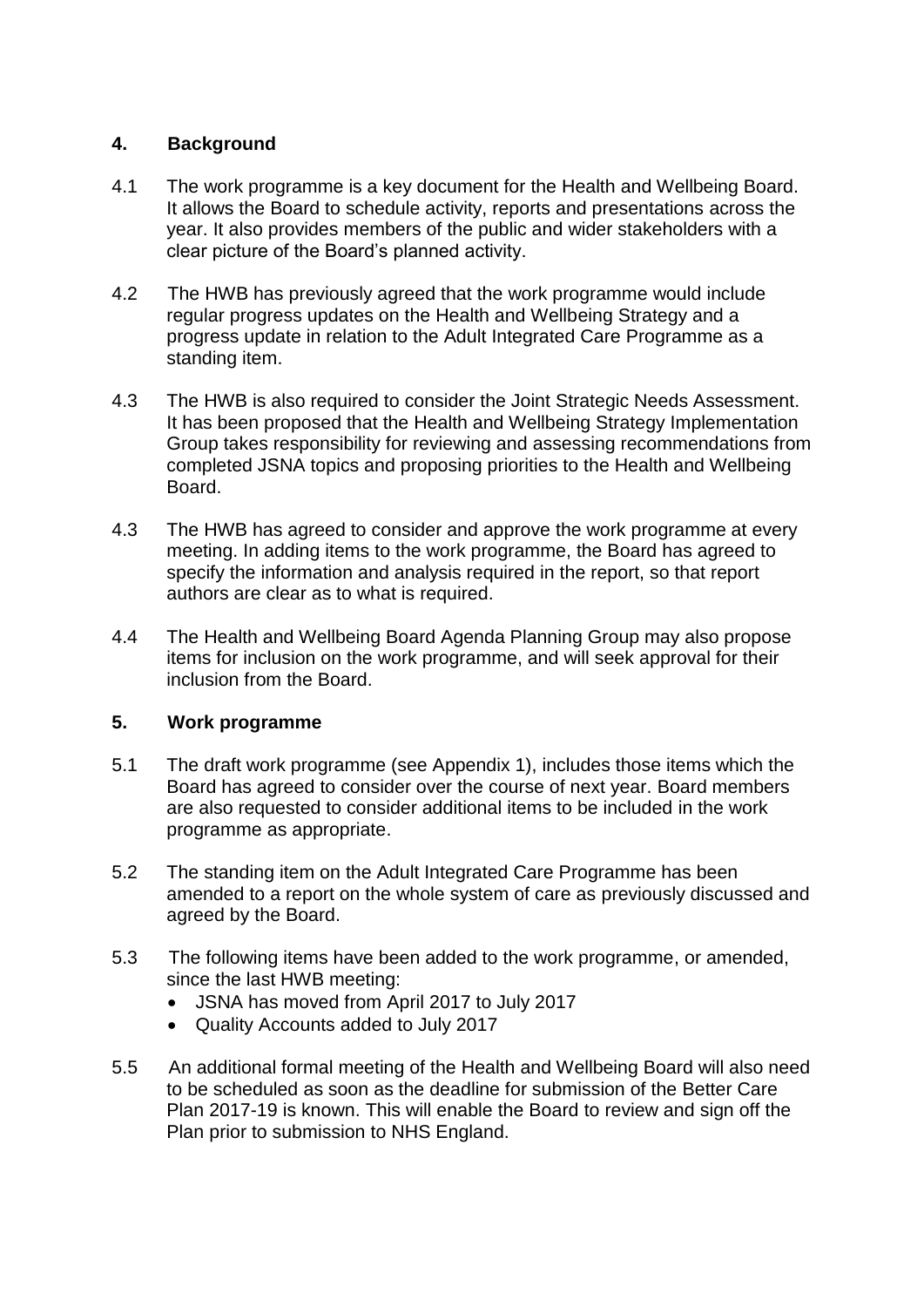- 5.6 It was proposed that a regular update on the Health and Wellbeing Strategy be provided to the Board. Updates will be scheduled at the agenda planning meeting.
- 5.7 The Board is required to consider the Pharmaceutical Needs Assessment. This will be undertaken every two years. This will be added to the work programme when a date for the next PNA has been agreed.

## **6. Schedule of meetings**

- 6.1 Currently the Board is scheduled to meet formally three times per year (April, July and November 2017).
- 6.2 Workshops have previously been scheduled for the intervening months to enable the Board to informally explore issues in more depth or to provide development opportunities for the Board.
- 6.3 The requirements upon the Board to make decisions, reach agreement or to be formally consulted does not always align itself with the three scheduled meetings per year. As such, the future scheduling of meetings and/or workshops needs to be discussed by the Board to ensure that it remains fit for purpose.

## **7. Financial implications**

7.1 There are no specific financial implications arising from this report or its recommendations.

### **8. Legal implications**

- 8.1 The Equality Act 2010 (the Act) introduced a new public sector equality duty (the equality duty or the duty). It covers the following nine protected characteristics: age, disability, gender reassignment, marriage and civil partnership, pregnancy and maternity, race, religion or belief, sex, and sexual orientation.
- 8.2 In summary, the Council must, in the exercise of its functions, have due regard to the need to:
	- eliminate unlawful discrimination, harassment and victimisation and other conduct prohibited by the Act.
	- advance equality of opportunity between people who share a protected characteristic and those who do not.
	- foster good relations between people who share a protected characteristic and those who do not.
- 8.3 The duty continues to be a "have regard duty", and the weight to be attached to it is a matter for the Mayor, bearing in mind the issues of relevance and proportionality. It is not an absolute requirement to eliminate unlawful discrimination, advance equality of opportunity or foster good relations.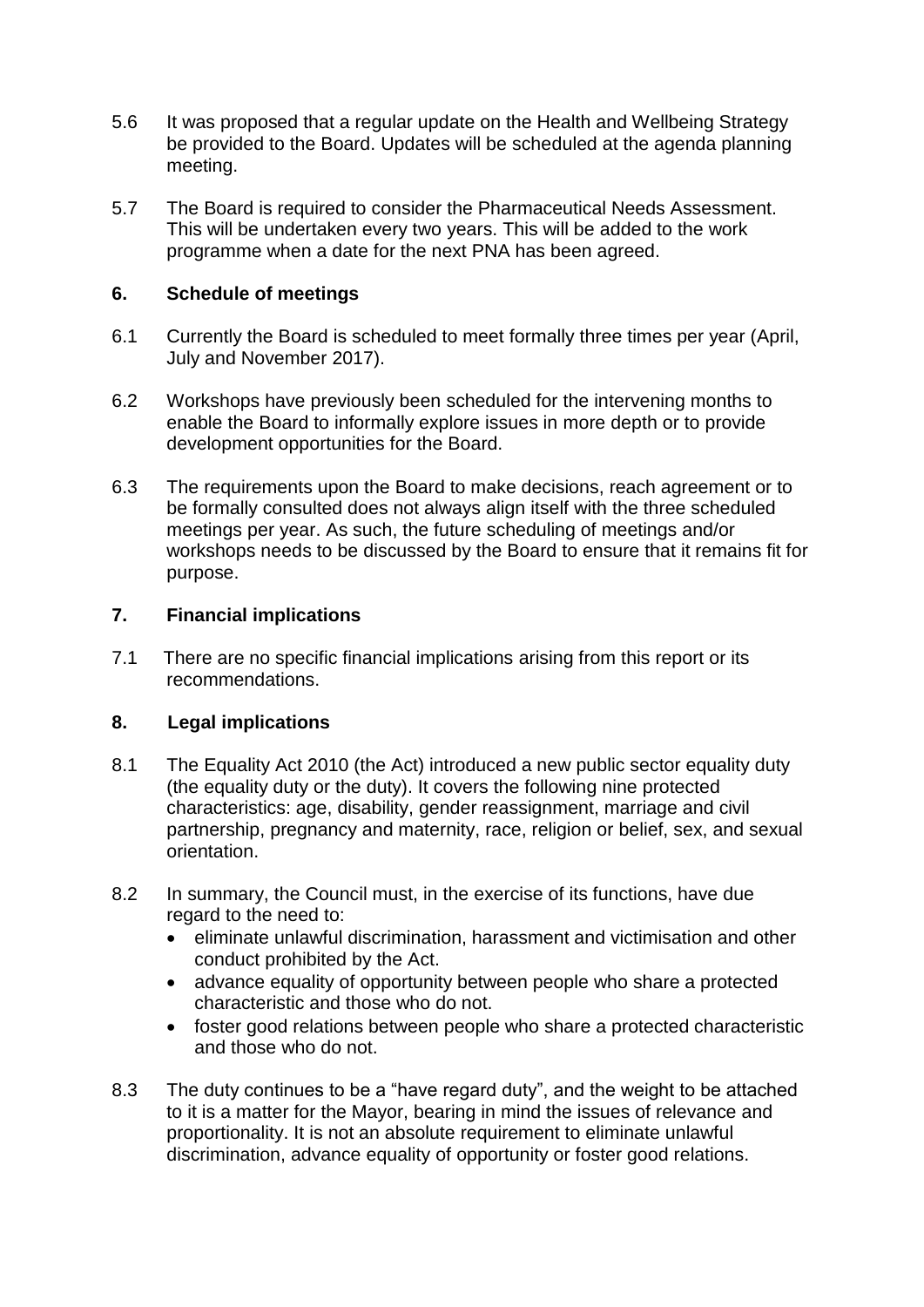- 8.4 The Equality and Human Rights Commission has recently issued Technical Guidance on the Public Sector Equality Duty and statutory guidance entitled "Equality Act 2010 Services, Public Functions & Associations Statutory Code of Practice". The Council must have regard to the statutory code in so far as it relates to the duty and attention is drawn to Chapter 11 which deals particularly with the equality duty. The Technical Guidance also covers what public authorities should do to meet the duty. This includes steps that are legally required, as well as recommended actions. The guidance does not have statutory force but nonetheless regard should be had to it, as failure to do so without compelling reason would be of evidential value. The statutory code and the technical guidance can be found at: http://www.equalityhumanrights.com/legal-and-policy/equalityact/equality-actcodes-of-practice-and-technical-guidance/
- 8.5 The Equality and Human Rights Commission (EHRC) has previously issued five guides for public authorities in England giving advice on the equality duty:
	- 1. The essential guide to the public sector equality duty
	- 2. Meeting the equality duty in policy and decision-making
	- 3. Engagement and the equality duty
	- 4. Equality objectives and the equality duty
	- 5. Equality information and the equality duty
- 8.6 The essential guide provides an overview of the equality duty requirements including the general equality duty, the specific duties and who they apply to. It covers what public authorities should do to meet the duty, including steps that are legally required, as well as recommended actions. The other four documents provide more detailed guidance on key areas and advice on good practice. Further information and resources are available at: http://www.equalityhumanrights.com/advice-and-guidance/publicsectorequality-duty/guidance-on-the-equality-duty/
- 8.7 Members of the Board are reminded that under Section 195 Health and Social Care Act 2012, health and wellbeing boards are under a duty to encourage integrated working between the persons who arrange for health and social care services in the area.

#### **9. Equalities implications**

9.1 There are no specific equalities implications arising from this report or its recommendations.

#### **10. Crime and disorder implications**

10.1 There are no specific crime and disorder implications arising from this report or its recommendations.

### **11. Environmental implications**